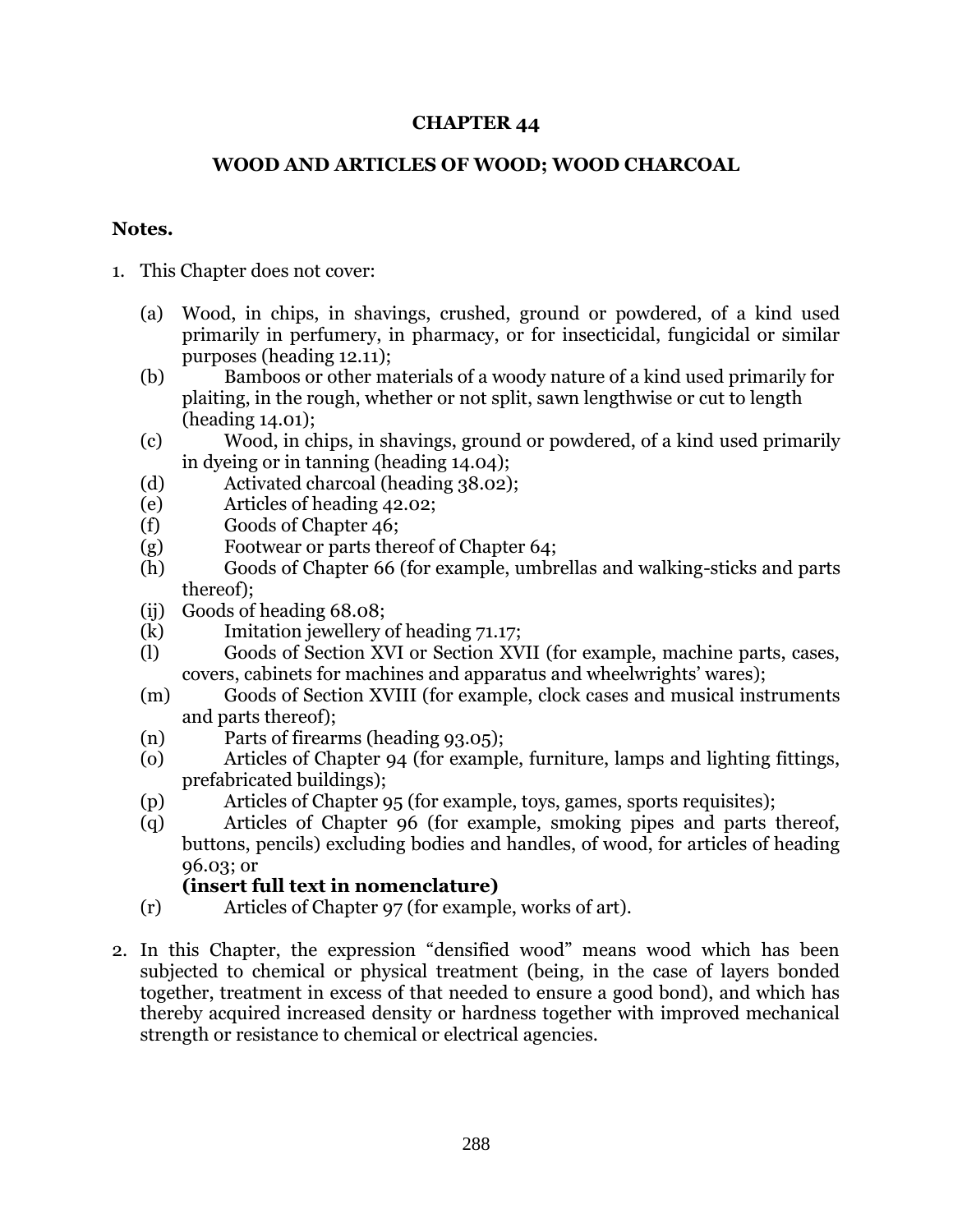- 3. Headings 44.14 to 44.21 apply to articles of the respective descriptions of particle board or similar board, fibreboard, laminated wood or densified wood as they apply to such articles of wood.
- 4. Products of heading 44.10, 44.11 or 44.12 may be worked to form the shapes provided for in respect of the goods of heading 44.09, curved, corrugated, perforated, cut or formed to shapes other than square or rectangular or submitted to any other operation provided it does not give them the character of articles of other headings.
- 5. Heading 44.17 does not apply to tools in which the blade, working edge, working surface or other working part is formed by any of the materials specified in Note 1 to Chapter 82.
- 6. Subject to Note 1 above and except where the context otherwise requires, any reference to "wood" in a heading of this Chapter applies also to bamboos and other materials of a woody nature.

## **Subheading Notes.**

1. For the purposes of subheading 4401.31, the expression "wood pellets"means byproducts such as cutter shavings, sawdust or chips, of the mechanical wood processing industry, furniture-making industry or other wood transformation activities, which have been agglomerated either directly by compression or by the addition of a binder in a proportion not exceeding 3% by weight. Such pellets are cylindrical, with a diameter not exceeding 25 mm and a length not exceeding 100 mm.

# **Additional CARICOM Note.**

1. The unit for tariff items 4418.50.10 and 4418.50.20 is: kg and 1,000 count.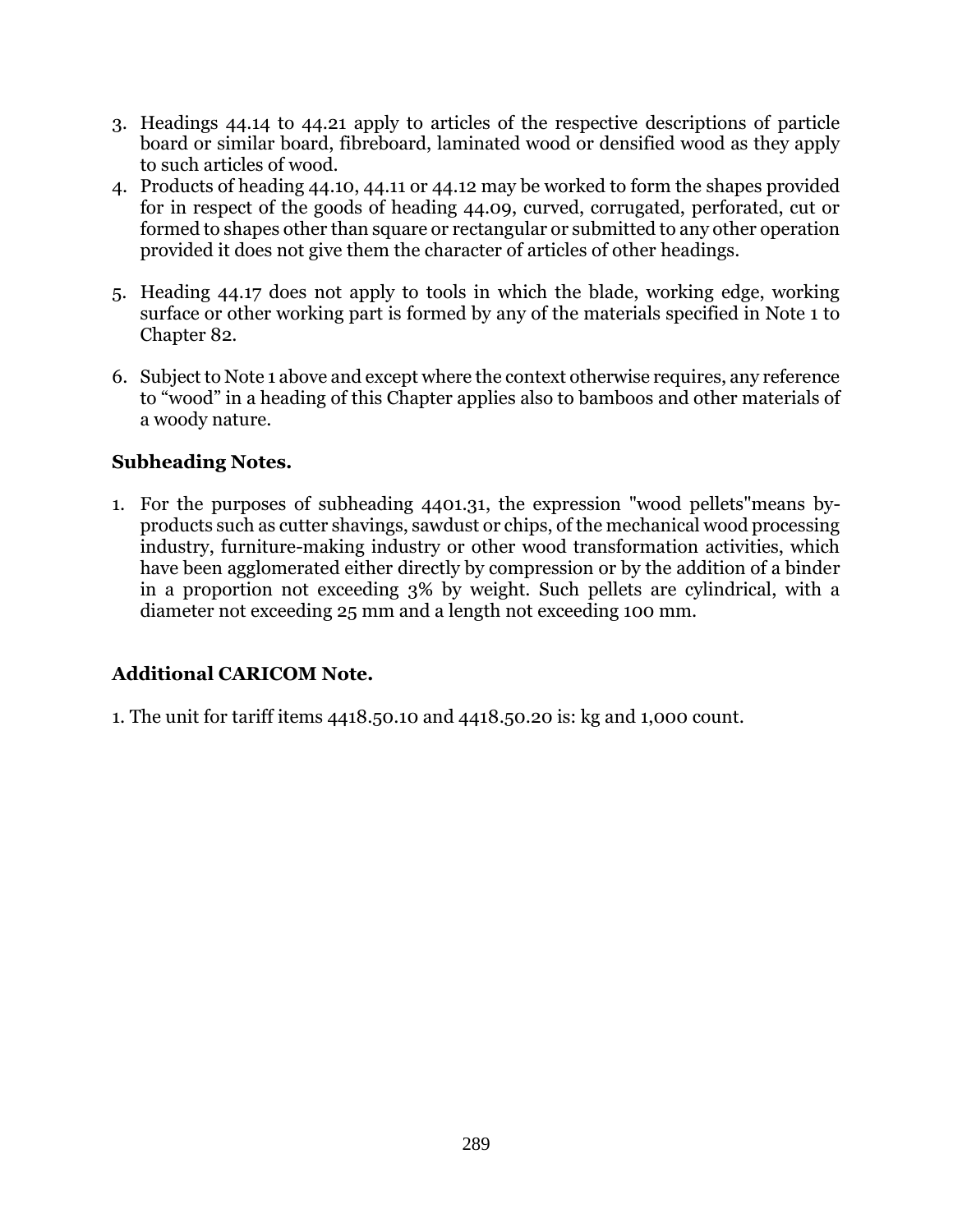| <b>HS</b> | <b>CET</b>      | PR1 | <b>DESCRIPTION OF GOODS</b>                                                    | <b>DUTY</b><br><b>RATE</b> | <b>UNIT</b>                    | <b>SITC</b><br>REV <sub>4</sub> |
|-----------|-----------------|-----|--------------------------------------------------------------------------------|----------------------------|--------------------------------|---------------------------------|
| 44.01     |                 |     | Fuel wood, in logs, in billets, in twigs, in faggots or                        |                            |                                |                                 |
|           |                 |     | in similar forms; wood in chips or particles;                                  |                            |                                |                                 |
|           |                 |     | sawdust and wood waste and scrap, whether or not                               |                            |                                |                                 |
|           |                 |     | agglomerated in logs, briquettes, pellets or similar                           |                            |                                |                                 |
|           |                 |     | forms.                                                                         |                            |                                |                                 |
| 4401.10   |                 |     | - Fuel wood, in logs, in billets, in twigs, in faggots or<br>in similar forms: |                            |                                |                                 |
| 4401.11   | 00              |     | --Coniferous                                                                   | 10%                        | Kg                             | 245.01                          |
| 4401.12   | 00              |     | --Non-coniferous                                                               | 10%                        | kg                             | 245.11                          |
| 4401.20   |                 |     | - Wood in chips or particles:                                                  |                            |                                |                                 |
| 4401.21   | 00              |     | - - Coniferous                                                                 | 5%                         | kg                             | 246.11                          |
| 4401.22   | 00              |     | - - Non-coniferous                                                             | 5%                         | kg                             | 246.15                          |
| 4401.30   |                 |     | - Sawdust and wood waste and scrap, agglomerated                               |                            |                                |                                 |
|           |                 |     | in logs, briquettes, pellets or similar forms:                                 |                            |                                |                                 |
| 4401.31   | 00              |     | - - Wood pellets                                                               | 15%                        | kg                             | 246.2                           |
| 4401.39   | 00              |     | - - Other                                                                      | 15%                        | kg                             | 246.2                           |
| 4401.40   | 00              |     | - Sawdust and wood waste and scrap, not                                        | 15%                        | kg                             |                                 |
|           |                 |     | agglomerated                                                                   |                            |                                |                                 |
| 44.02     |                 |     | Wood charcoal (including shell or nut charcoal),                               |                            |                                |                                 |
|           |                 |     | whether or not agglomerated.                                                   |                            |                                |                                 |
| 4402.10   | 00              |     | - Of bamboo                                                                    | 15%                        | kg                             | 245.021                         |
| 4402.90   | 00              |     | - Other                                                                        | 15%                        | kg                             | 245.029                         |
| 44.03     |                 |     | Wood in the rough, whether or not stripped of bark                             |                            |                                |                                 |
|           |                 |     | or sapwood, or roughly squared.                                                |                            |                                |                                 |
| 4403.10   | 00              |     | - Treated with paint, stains, cresote or other                                 |                            |                                |                                 |
|           |                 |     | preservatives:                                                                 |                            |                                |                                 |
| 4403.11   | 00              |     | - - coniferous                                                                 | 5%                         | $\frac{\text{kg}}{\text{m}^3}$ | 247.311                         |
| 4403.12   | 00              |     | --Non-coniferous                                                               | 10%                        | $\text{kg/m}^3$                | 247.312                         |
| 4403.20   |                 |     | - Other, coniferous:                                                           |                            |                                |                                 |
| 4403.21   | $\overline{00}$ |     | --Of pine (Pinus spp), of which any cross-sectional                            | 5%                         |                                | kg/m <sup>3</sup> 247.41        |
|           |                 |     | dimension is 15cm or more                                                      |                            |                                |                                 |
| 4403.22   | 00              |     | -- Of pine (PINUS SPP), other                                                  | 5%                         | $\text{kg/m}^3$                | 247.42                          |
| 4403.23   | $00\,$          |     | --Of fir (Abies spp) and spruce (Picea spp), of which                          | 5%                         | kg/m <sup>3</sup>              | 247.43                          |
|           |                 |     | any cross-sectional dimension is 15cm or                                       |                            |                                |                                 |
|           |                 |     | more                                                                           |                            |                                |                                 |
| 4403.24   | $00\,$          |     | --Of fir (Abies spp) and spruce (Picea spp), other                             | 5%                         | $\frac{\text{kg}}{\text{m}^3}$ | 247.44                          |
| 4403.25   | 00              |     | --Other, of which any cross-sectional dimension is                             | 5%                         | $\text{kg/m}^3$                | 247.45                          |
|           |                 |     | 15cm or more                                                                   |                            |                                |                                 |
| 4403.26   | 00              |     | --Other                                                                        | 5%                         | $\text{kg/m}^3$                | 247.46                          |
| 4403.40   | $00\,$          |     | - Other, of tropical wood:                                                     |                            |                                |                                 |
| 4403.41   | $00\,$          |     | - - Dark Red Meranti, Light Red Meranti and Meranti<br>Bakau                   | 10%                        | $\text{kg/m}^3$                | 247.511                         |
| 4403.49   | $00\,$          |     | - - Other:                                                                     |                            |                                |                                 |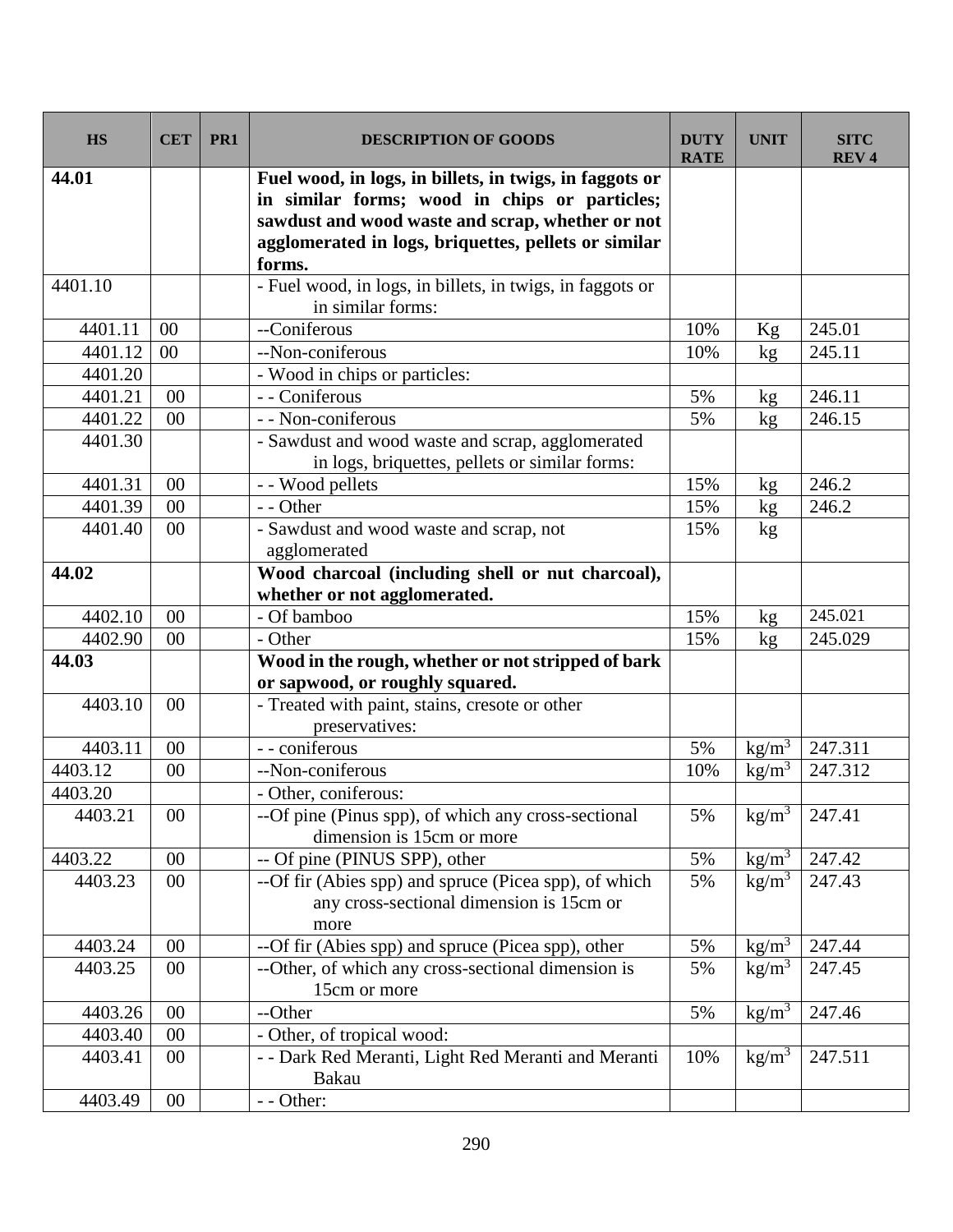| <b>HS</b> | <b>CET</b> | PR1 | <b>DESCRIPTION OF GOODS</b>                                          | <b>DUTY</b><br><b>RATE</b> | <b>UNIT</b>     | <b>SITC</b><br><b>REV4</b> |
|-----------|------------|-----|----------------------------------------------------------------------|----------------------------|-----------------|----------------------------|
| 4403.49   | 10         |     | --- Mahogany                                                         | 5%                         | $\text{kg/m}^3$ | 247.512                    |
| 4403.49   | 90         |     | $--- Other$                                                          | 10%                        | $\text{kg/m}^3$ | 247.519                    |
| 4403.90   |            |     | - Other:                                                             |                            |                 |                            |
| 4403.91   | $00\,$     |     | - - Of oak (Quercus spp.)                                            | 5%                         | $\text{kg/m}^3$ | 247.521                    |
| 4403.93   | 00         |     | - - Of beech (Fagus spp.), of which any cross-                       | 5%                         | $\text{kg/m}^3$ | 247.522                    |
|           |            |     | sectional dimension is 15cm or more                                  |                            |                 |                            |
| 4403.94   | 00         |     | - - Of beech (Fagus spp), other                                      | 5%                         |                 |                            |
| 4403.95   | 00         |     | - - Of birch (Betula spp), of which any cross-                       | 10%                        | $\text{kg/m}^3$ | 247.523                    |
|           |            |     | sectional dimension is 15cm or more                                  |                            |                 |                            |
| 4403.96   | $00\,$     |     | --Of birch(betula spp), other                                        |                            |                 |                            |
| 4403.97   | 00         |     | --Of poplar and aspen(populus spp)                                   |                            |                 |                            |
| 4403.98   | 00         |     | --Of eucalyptus(Eucalyptus spp)                                      |                            |                 |                            |
| 4403.99   |            |     | - - Other                                                            | 10%                        | $\text{kg/m}^3$ | 247.529                    |
| 44.04     |            |     | Hoopwood; split poles; piles, pickets and stakes of                  |                            |                 |                            |
|           |            |     | wood, pointed but not sawn lengthwise; wooden                        |                            |                 |                            |
|           |            |     | sticks, roughly trimmed but not turned, bent or                      |                            |                 |                            |
|           |            |     | otherwise worked, suitable for the manufacture of                    |                            |                 |                            |
|           |            |     | walking-sticks, umbrellas, tool handles or the like;                 |                            |                 |                            |
|           |            |     | chipwood and the like.                                               |                            |                 |                            |
| 4404.10   | 00         |     | - Coniferous:                                                        |                            |                 |                            |
| 4404.10   | 10         |     | --- Split poles, piles, pickets, stakes and sticks                   | 15%                        | kg              | 634.911                    |
| 4404.10   | 90         |     | $--- Other$                                                          | 5%                         | kg              | 634.912                    |
| 4404.20   | 00         |     | - Non-coniferous:                                                    |                            |                 |                            |
| 4404.20   | 10         |     | --- Split poles, piles, pickets, stakes and sticks, of<br>greenheart | 15%                        | kg              | 634.913                    |
| 4404.20   | 20         |     | --- Split poles, piles, pickets, stakes and sticks, of<br>other wood | 15%                        | kg              | 634.914                    |
| 4404.20   | 90         |     | $--$ Other                                                           | 5%                         | kg              | 634.919                    |
| 4405.00   | $00\,$     |     | Wood wool; wood flour.                                               | Free                       | kg              | 634.93                     |
| 44.06     |            |     | Railway or tramway sleepers (cross-ties) of wood.                    |                            |                 |                            |
| 4406.10   |            |     | - Not impregnated:                                                   |                            |                 |                            |
| 4406.11   | 00         |     | - Coniferous                                                         | 15%                        | $\text{kg/m}^3$ | 248.11                     |
| 4406.12   | $00\,$     |     | --Non-coniferous                                                     | 15%                        | $\text{kg/m}^3$ | 248.12                     |
| 4406.90   |            |     | -Other:                                                              |                            |                 |                            |
| 4406.91   | $00\,$     |     | --Coniferous                                                         | 15%                        | $\text{kg/m}^3$ | 248.191                    |
| 4406.92   | $00\,$     |     | --Non-coniferous                                                     | 15%                        | $\text{kg/m}^3$ | 248.192                    |
| 44.07     |            |     | Wood sawn or chipped lengthwise, sliced or peeled,                   |                            |                 |                            |
|           |            |     | whether or not planed, sanded or end-jointed, of a                   |                            |                 |                            |
|           |            |     | thickness exceeding 6 mm.                                            |                            |                 |                            |
| 4407.10   |            |     | - Coniferous:                                                        |                            |                 |                            |
| 4407.11   | $00\,$     |     | - - Of pine (Pinus spp):                                             |                            | $\text{kg/m}^3$ | 248.21                     |
| 4407.11   | 10         |     | ---Pitch-pine                                                        | 5%                         | $\text{kg/m}^3$ | 248.21                     |
| 4407.11   | 20         |     | --- Caribbean cedar (Cedrela odorata)                                | 15%                        | $\text{kg/m}^3$ | 248.45                     |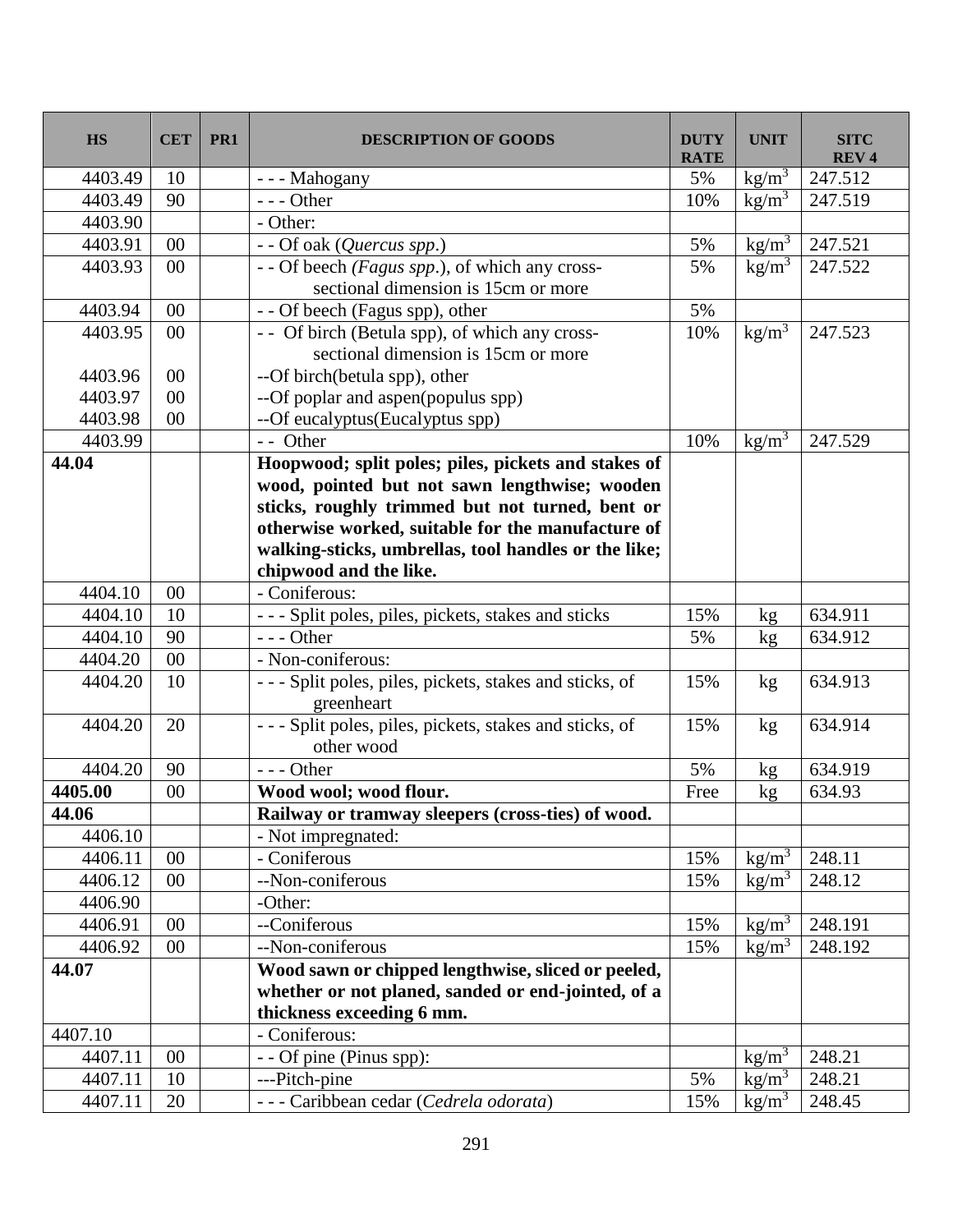| <b>HS</b> | <b>CET</b> | PR1 | <b>DESCRIPTION OF GOODS</b>                                                     | <b>DUTY</b><br><b>RATE</b> | <b>UNIT</b>                    | <b>SITC</b><br><b>REV4</b> |
|-----------|------------|-----|---------------------------------------------------------------------------------|----------------------------|--------------------------------|----------------------------|
| 4407.11   | 90         |     | --- Other, coniferous                                                           | 5%                         | $\frac{\text{kg}}{\text{m}^3}$ | 248.29                     |
| 4407.12   | 00         |     | --Of fir(Abies spp) and spruce Picea spp)                                       | 15%                        | $\text{kg/m}^3$                | 248.22                     |
| 4407.19   | $00\,$     |     | -- Other                                                                        | 5%                         | $\frac{\text{kg}}{\text{m}^3}$ | 248.28                     |
| 4407.20   |            |     | - Of tropical wood:                                                             |                            |                                |                            |
| 4407.21   | $00\,$     |     | - - Mahogany (swietenia spp.)                                                   | 5%                         | $\text{kg/m}^3$                | 248.41                     |
| 4407.22   | 00         |     | - - Virola, Imbuia and Balsa                                                    | 15%                        | $\text{kg/m}^3$                | 248.42                     |
| 4407.25   | $00\,$     |     | - - Dark Red Meranti, Light Red Meranti and Meranti<br>Bakau                    | 15%                        | kg/m <sup>3</sup>              | 248.43                     |
| 4407.26   | $00\,$     |     | - - White Lauan, White Meranti, White Seraya,<br><b>Yellow Meranti and Alan</b> | 15%                        | $\text{kg/m}^3$                | 248.44                     |
| 4407.27   | $00\,$     |     | - - Sapelli                                                                     | 15%                        | $\text{kg/m}^3$                | 248.48                     |
| 4407.28   | 00         |     | - - Iroko                                                                       | 15%                        | $\text{kg/m}^3$                | 248.482                    |
| 4407.29   | 00         |     | - - Other                                                                       | 15%                        | $\text{kg/m}^3$                | 248.489                    |
| 4407.90   |            |     | - Other:                                                                        |                            |                                |                            |
| 4407.91   | 00         |     | - - Of oak (Quercus spp.)                                                       | 5%                         | $\text{kg/m}^3$                | 248.491                    |
| 4407.92   | 00         |     | - - Of beech (Fagus spp.)                                                       | 5%                         | $\text{kg/m}^3$                | 248.492                    |
| 4407.93   | $00\,$     |     | - - Of maple ( <i>Acer spp.</i> )                                               | 15%                        | $\text{kg/m}^3$                | 248.493                    |
| 4407.94   | $00\,$     |     | - - Of cherry (Prunus spp.)                                                     | 15%                        | $\text{kg/m}^3$                | 248.494                    |
| 4407.95   | $00\,$     |     | - - Of ash (Fraxinus spp.)                                                      | 15%                        | $kg/m^3$                       | 248.495                    |
| 4407.96   | $00\,$     |     | --Of birch (Betula spp)                                                         | 15%                        | kg/m3                          | 248.496                    |
| 4407.97   | $00\,$     |     | -- Of poplar and aspen (Populus spp)                                            | 15%                        | kg/m3                          | 248.497                    |
| 4407.99   | 00         |     | - - Other:                                                                      |                            |                                |                            |
| 4407.99   | 10         |     | --- Greenheart                                                                  | 15%                        | $\text{kg/m}^3$                | 248.46                     |
| 4407.99   | 20         |     | $\overline{-}$ - Mora                                                           | 15%                        | $\text{kg/m}^3$                | 248.47                     |
| 4407.99   | 90         |     | $--$ Other                                                                      | 15%                        | $\text{kg/m}^3$                | 248.48                     |
| 44.08     |            |     | Sheets for veneering (including those obtained by                               |                            |                                |                            |
|           |            |     | slicing laminated wood), for plywood or for similar                             |                            |                                |                            |
|           |            |     | laminated wood and other wood, sawn lengthwise,                                 |                            |                                |                            |
|           |            |     | sliced or peeled, whether or not planed, sanded,                                |                            |                                |                            |
|           |            |     | spliced or end-jointed, of a thickness not exceeding                            |                            |                                |                            |
|           |            |     | 6 mm.                                                                           |                            |                                |                            |
| 4408.10   | $00\,$     |     | - Coniferous:                                                                   |                            |                                |                            |
| 4408.10   | 10         |     | --- Veneer sheets and sheets for plywood                                        | Free                       | $\text{kg/m}^3$                | 634.111                    |
| 4408.10   | 90         |     | $--$ Other                                                                      | 15%                        | $\text{kg/m}^3$                | 634.119                    |
| 4408.30   |            |     | - Of tropical wood:                                                             |                            |                                |                            |
| 4408.31   | $00\,$     |     | - - Dark Red Meranti, Light Red Meranti and Meranti<br>Bakau                    | 15%                        | $\text{kg/m}^3$                | 634.121                    |
| 4408.39   | $00\,$     |     | - - Other:                                                                      |                            |                                |                            |
| 4408.39   | 10         |     | --- Veneer sheets and sheets for plywood                                        | Free                       | kg/m <sup>3</sup>              | 634.122                    |
| 4408.39   | 90         |     | $--$ Other                                                                      | 15%                        | $\text{kg/m}^3$                | 634.123                    |
| 4408.90   | $00\,$     |     | - Other                                                                         | 15%                        | $\text{kg/m}^3$                | 634.129                    |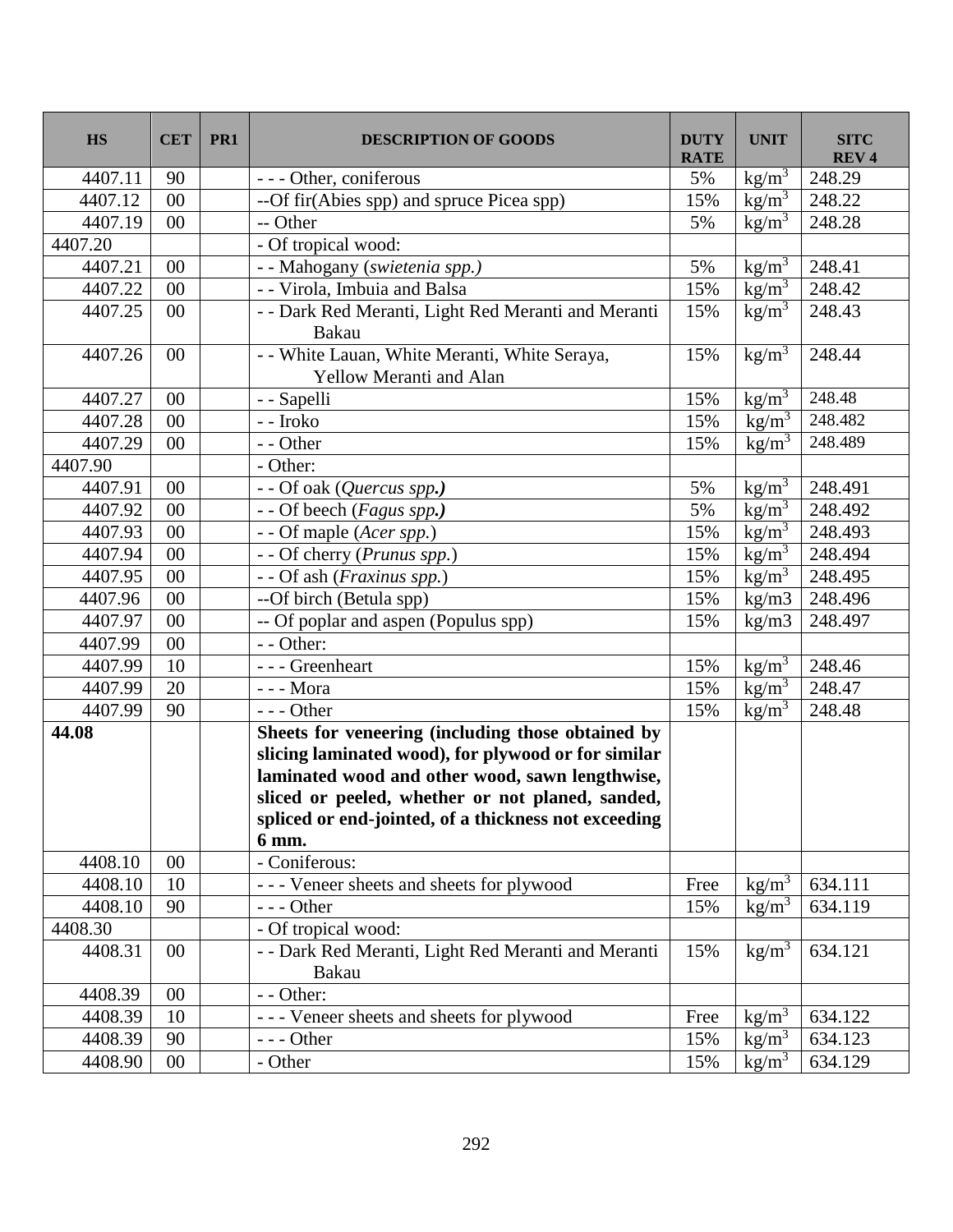| <b>HS</b> | <b>CET</b> | PR <sub>1</sub> | <b>DESCRIPTION OF GOODS</b>                                                                                                                                                                                                                                                             | <b>DUTY</b><br><b>RATE</b> | <b>UNIT</b>                           | <b>SITC</b><br><b>REV4</b> |
|-----------|------------|-----------------|-----------------------------------------------------------------------------------------------------------------------------------------------------------------------------------------------------------------------------------------------------------------------------------------|----------------------------|---------------------------------------|----------------------------|
| 44.09     |            |                 | Wood (including strips and friezes for parquet<br>flooring, not assembled) continuously shaped<br>(tongued, grooved, rebated, chamfered, V-jointed,<br>beaded, moulded, rounded or the like) along any of<br>its edges, ends or faces, whether or not planed,<br>sanded or end-jointed. |                            |                                       |                            |
| 4409.10   | $00\,$     |                 | - Coniferous:                                                                                                                                                                                                                                                                           |                            |                                       |                            |
| 4409.10   | 10         |                 | - - - Pitch-pine                                                                                                                                                                                                                                                                        | 5%                         | $\frac{\text{kg}}{\text{m}^3}$        | 248.31                     |
| 4409.10   | 20         |                 | --- Caribbean cedar (Cedrela odorata)                                                                                                                                                                                                                                                   | 15%                        | $\text{kg/m}^3$                       | 248.51                     |
| 4409.10   | 90         |                 | --- Other                                                                                                                                                                                                                                                                               | 5%                         | kg/m <sup>3</sup>                     | 248.39                     |
| 4409.20   |            |                 | - Non-coniferous:                                                                                                                                                                                                                                                                       |                            |                                       |                            |
| 4409.21   | $00\,$     |                 | - - Of bamboo\                                                                                                                                                                                                                                                                          | 15%                        | $\text{kg/m}^3$                       | 248.55                     |
| 4409.22   | 00         |                 | -- Of tropical wood                                                                                                                                                                                                                                                                     | 15%                        | $\text{kg/m}^3$                       | 248.56                     |
| 4409.29   | 00         |                 | - - Other:                                                                                                                                                                                                                                                                              |                            |                                       |                            |
| 4409.29   | 20         |                 | --- Greenheart                                                                                                                                                                                                                                                                          | 15%                        | kg/m <sup>3</sup>                     | 248.52                     |
| 4409.29   | 30         |                 | --- Mahogany                                                                                                                                                                                                                                                                            | 5%                         | $\text{kg/m}^3$                       | 248.53                     |
| 4409.29   | 40         |                 | - - - Mora                                                                                                                                                                                                                                                                              | 15%                        | $\frac{\text{kg/m}^3}{\text{kg/m}^3}$ | 248.54                     |
| 4409.29   | 90         |                 | $--$ Other                                                                                                                                                                                                                                                                              | 15%                        | $\text{kg/m}^3$                       | 248.59                     |
| 44.10     |            |                 | Particle board, oriented strand board (OSB) and<br>similar board (for example, waferboard) of wood<br>or other ligneous materials, whether or not<br>agglomerated with resins or other organic binding<br>substances.                                                                   |                            |                                       |                            |
| 4410.10   |            |                 | - Of wood:                                                                                                                                                                                                                                                                              |                            |                                       |                            |
| 4410.11   | 00         |                 | - - Particle board                                                                                                                                                                                                                                                                      | 5%                         | kg/m <sup>3</sup>                     | 634.221                    |
| 4410.12   | 00         |                 | - - Oriented strand board (OSB)                                                                                                                                                                                                                                                         | 5%                         | $\text{kg/m}^3$                       | 634.222                    |
| 4410.19   | 00         |                 | - - Other                                                                                                                                                                                                                                                                               | 5%                         | $\text{kg/m}^3$                       | 634.229                    |
| 4410.90   | 00         |                 | - Other                                                                                                                                                                                                                                                                                 | 5%                         | $\text{kg/m}^3$                       | 634.23                     |
| 44.11     |            |                 | Fibreboard of wood or other ligneous materials,<br>whether or not bonded with resins or other organic<br>substances.                                                                                                                                                                    |                            |                                       |                            |
| 4411.10   |            |                 | - Medium density fibreboard (MDF):                                                                                                                                                                                                                                                      |                            |                                       |                            |
| 4411.12   | $00\,$     |                 | - - Of a thickness not exceeding 5 mm                                                                                                                                                                                                                                                   | 5%                         | kg                                    | 634.541                    |
| 4411.13   | $00\,$     |                 | - - Of a thickness exceeding 5 mm but not exceeding<br>$9 \text{ mm}$                                                                                                                                                                                                                   | 5%                         | kg                                    | 634.542                    |
| 4411.14   | $00\,$     |                 | - - Of a thickness exceeding 9 mm                                                                                                                                                                                                                                                       | 5%                         | kg                                    | 634.543                    |
| 4411.90   |            |                 | - Other:                                                                                                                                                                                                                                                                                |                            |                                       |                            |
| 4411.92   | $00\,$     |                 | - - Of a density exceeding 0.8 $g/cm^2$                                                                                                                                                                                                                                                 | 5%                         | kg                                    | 634.591                    |
| 4411.93   | $00\,$     |                 | - - Of a density exceeding $0.5$ g/cm <sup>2</sup> but not<br>exceeding $0.8 \text{ g/cm}^2$                                                                                                                                                                                            | 5%                         | kg                                    | 634.592                    |
| 4411.94   | $00\,$     |                 | - - Of a density not exceeding $0.5$ g/cm <sup>2</sup>                                                                                                                                                                                                                                  | 5%                         | kg <sub>2</sub>                       | 634.593                    |
| 44.12     |            |                 | Plywood, veneered panels and similar laminated<br>wood.                                                                                                                                                                                                                                 |                            |                                       |                            |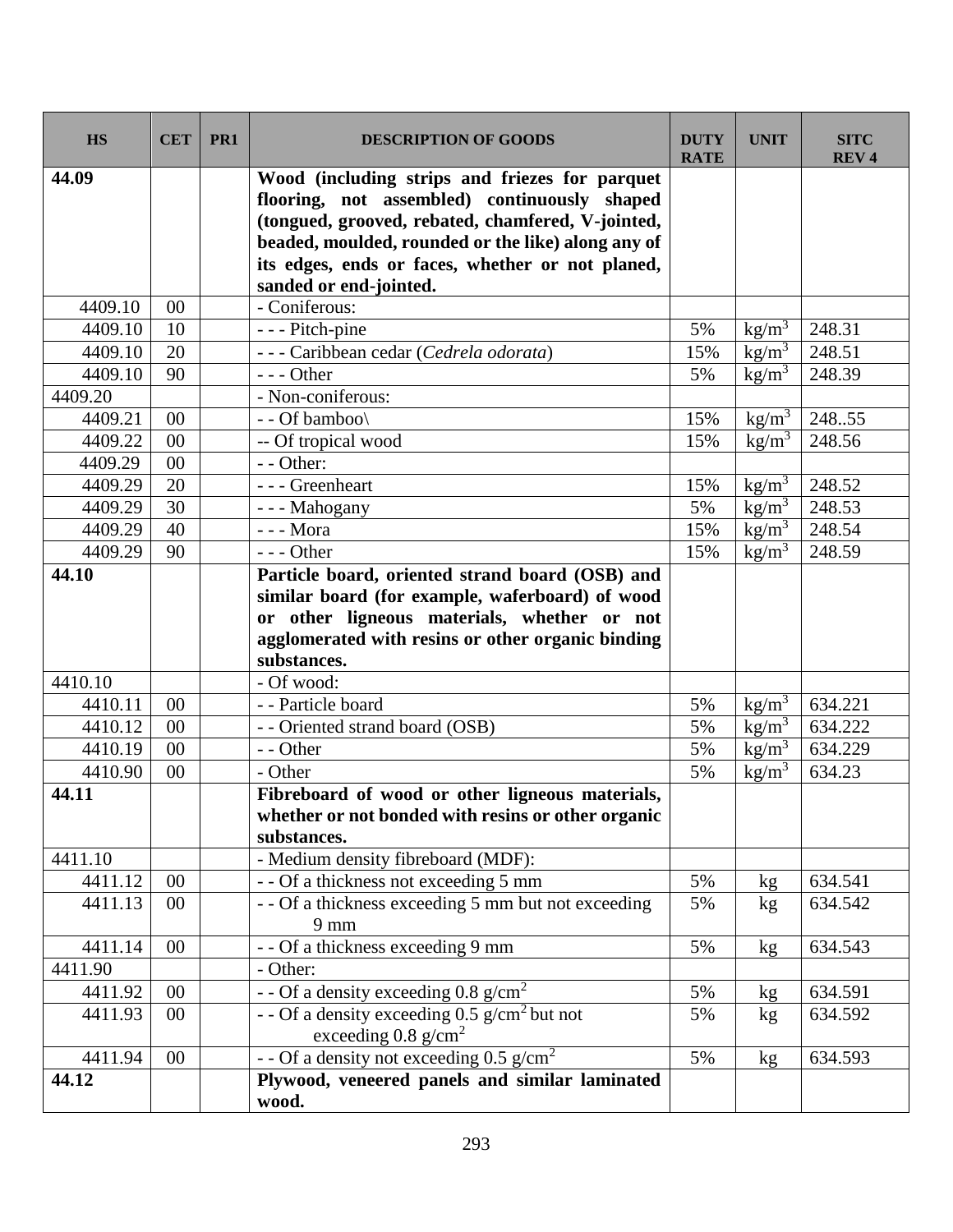| <b>HS</b> | <b>CET</b> | PR1 | <b>DESCRIPTION OF GOODS</b>                                                                             | <b>DUTY</b><br><b>RATE</b> | <b>UNIT</b>                    | <b>SITC</b><br>REV <sub>4</sub> |
|-----------|------------|-----|---------------------------------------------------------------------------------------------------------|----------------------------|--------------------------------|---------------------------------|
| 4412.10   | 00         |     | - Of bamboo                                                                                             | 10%                        | $\frac{\text{kg}}{\text{m}^3}$ | 634.32                          |
| 4412.30   |            |     | - Other plywood, consisting solely of sheets of wood                                                    |                            |                                |                                 |
|           |            |     | (other than bamboo), each ply not exceeding 6                                                           |                            |                                |                                 |
|           |            |     | mm thickness:                                                                                           |                            |                                |                                 |
| 4412.31   | 00         |     | - With at least one outer ply of tropical wood                                                          | 10%                        | $\frac{\text{kg}}{\text{m}^3}$ | 634.311                         |
| 4412.33   | 00         |     | - - Other, with at least one outer ply of non-<br>coniferous wood of the species alder (Alnus spp),     | 10%                        | $\text{kg/m}^3$                | 634.319                         |
|           |            |     | ash (Fraxinus spp), beech (Fagus spp), birch (Betula                                                    |                            |                                |                                 |
|           |            |     | spp), cherry (Prunus spp), chestnut (Castanea spp),                                                     |                            |                                |                                 |
|           |            |     | elm (Ulmus spp), eucalyptus (Eucalyptus spp),                                                           |                            |                                |                                 |
|           |            |     | hickory (Carya spp), horse chestnut (Aesculus                                                           |                            |                                |                                 |
|           |            |     | spp), lime (Tilia spp), maple (Acer spp), oak                                                           |                            |                                |                                 |
|           |            |     | (Quercus spp), plane tree (Platanus spp), poplar                                                        |                            |                                |                                 |
|           |            |     | and aspen(Populus spp), robina (Robina spp),                                                            |                            |                                |                                 |
|           |            |     | tulipwood )Liriodendron spp), or walnut(Juglans                                                         |                            |                                |                                 |
|           |            |     | spp)                                                                                                    |                            |                                |                                 |
| 4412.34   | $00\,$     |     | --Other, with at least one outer ply of non-coniferous                                                  | 10%                        | $\text{kg/m}^3$                |                                 |
|           |            |     | wood not specified under sub-heading4412.33                                                             |                            |                                |                                 |
| 4412.39   | 00         |     | - - Other with both outer plies of coniferous wood                                                      | 10%                        | $\text{kg/m}^3$                | 634.319                         |
| 4412.90   |            |     | - Other:                                                                                                |                            |                                |                                 |
| 4412.94   | 00         |     | - - Blockboard, laminboard and battenboard                                                              | Free                       | kg/m <sup>3</sup>              | 634.33                          |
| 4412.99   | 00         |     | - - Other                                                                                               | Free                       | $\text{kg/m}^3$                | 634.39                          |
| 4413.00   | $00\,$     |     | Densified wood, in blocks, plates, strips or profile<br>shapes.                                         | 5%                         | kg                             | 634.21                          |
| 4414.00   | 00         |     | frames for paintings, photographs,<br>Wooden<br>mirrors or similar objects.                             | 15%                        | kg                             | 635.41                          |
| 44.15     |            |     | Packing cases, boxes, crates, drums and similar                                                         |                            |                                |                                 |
|           |            |     | packings, of wood; cable-drums of wood; pallets,                                                        |                            |                                |                                 |
|           |            |     | box pallets and other load boards, of wood; pallet                                                      |                            |                                |                                 |
|           |            |     | collars of wood.                                                                                        |                            |                                |                                 |
| 4415.10   | $00\,$     |     | - Cases, boxes, crates, drums and similar packings;<br>cable-drums                                      | Free                       | $\text{kg/u}$                  | 635.11                          |
| 4415.20   | $00\,$     |     | - Pallets, box pallets and other load boards; pallet<br>collars                                         | 20%                        | $\text{kg/u}$                  | 635.12                          |
| 44.16     |            |     | Casks, barrels, vats, tubs and other coopers' products and<br>parts thereof, of wood, including staves. |                            |                                |                                 |
| 4416.00   | 10         |     | --- Casks, barrels and puncheons, of oak                                                                | Free                       | kg                             | 635.21                          |
| 4416.00   | 90         |     | $--$ Other                                                                                              | Free                       | kg                             | 635.29                          |
| 44.17     |            |     | Tools, tool bodies, tool handles, broom or brush                                                        |                            |                                |                                 |
|           |            |     | bodies and handles, of wood; boot or shoe lasts and                                                     |                            |                                |                                 |
|           |            |     | trees, of wood.                                                                                         |                            |                                |                                 |
| 4417.00   | 10         |     | --- Handles for axes, brooms, mops, files, hammers,                                                     | 15%                        | $\text{kg/u}$                  | 635.911                         |
|           |            |     | hoes, picks, rakes and shovels                                                                          |                            |                                |                                 |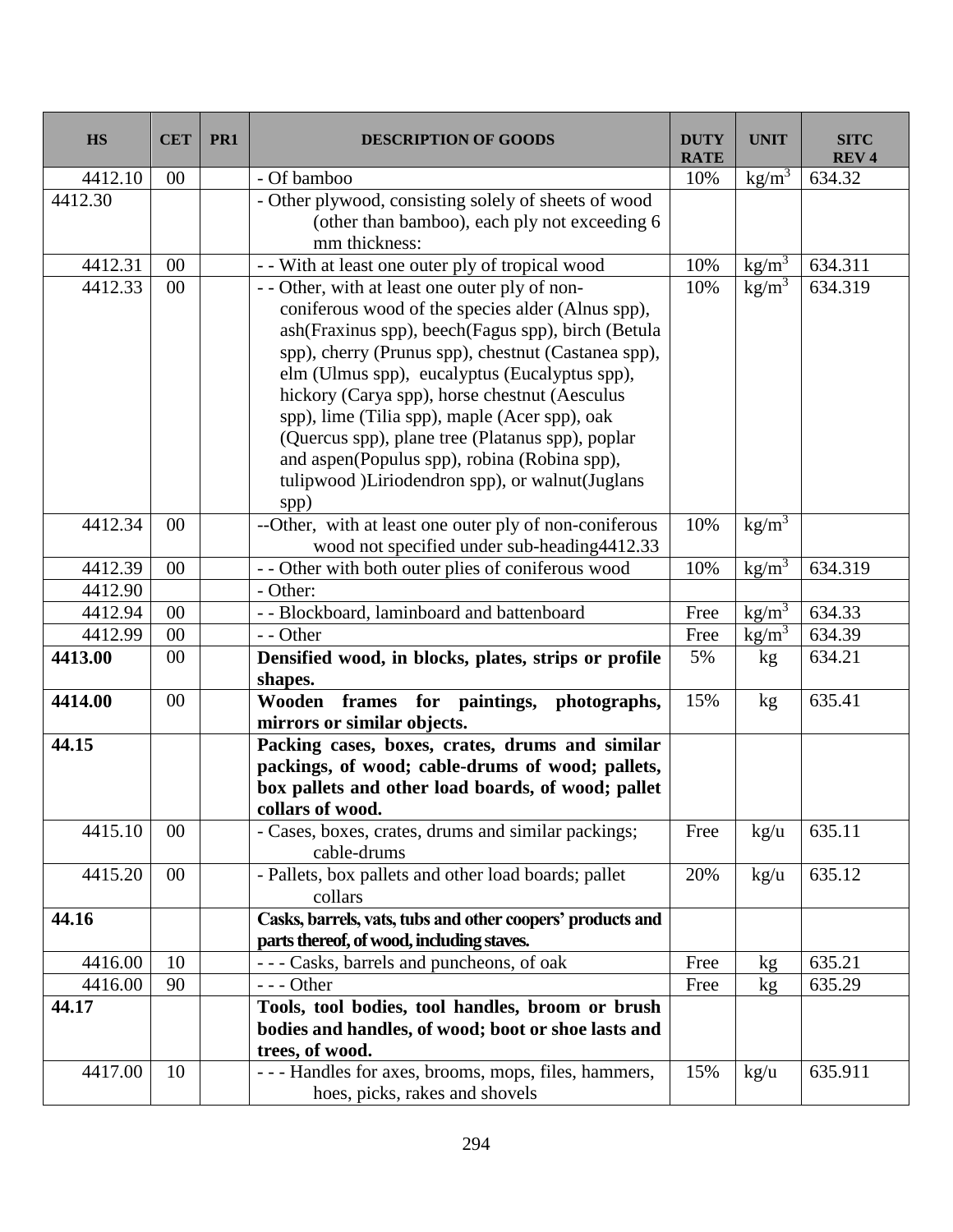| <b>HS</b> | <b>CET</b>      | PR <sub>1</sub> | <b>DESCRIPTION OF GOODS</b>                                                                                                                                                                                             | <b>DUTY</b><br><b>RATE</b> | <b>UNIT</b>     | <b>SITC</b><br><b>REV4</b> |
|-----------|-----------------|-----------------|-------------------------------------------------------------------------------------------------------------------------------------------------------------------------------------------------------------------------|----------------------------|-----------------|----------------------------|
| 4417.00   | 20              |                 | --- Tools, tool bodies and other tool handles                                                                                                                                                                           | 5%                         | kg/u            | 635.912                    |
| 4417.00   | 30              |                 | --- Broom or brush bodies                                                                                                                                                                                               | 5%                         | kg/u            | 635.913                    |
| 4417.00   | 90              |                 | --- Other                                                                                                                                                                                                               | 5%                         | kg/u            | 635.919                    |
| 44.18     |                 |                 | Builders' joinery and carpentry of wood, including<br>cellular wood panels, assembled flooring panels,<br>shingles and shakes.                                                                                          |                            |                 |                            |
| 4418.10   | 00              |                 | - Windows, French-windows and their frames                                                                                                                                                                              | 10%                        | kg              | 635.31                     |
| 4418.20   | 00              |                 | - Doors and their frames and thresholds                                                                                                                                                                                 | 10%                        | kg              | 635.32                     |
| 4418.40   | $00\,$          |                 | - Shuttering for concrete constructional work                                                                                                                                                                           | 15%                        | kg              | 635.392                    |
| 4418.50   |                 |                 | - Shingles and shakes:                                                                                                                                                                                                  |                            |                 |                            |
| 4418.50   | 10              |                 | --- Shingles                                                                                                                                                                                                            | 15%                        | CAR<br>Note 1   | 635.331                    |
| 4418.50   | 20              |                 | --- Shakes                                                                                                                                                                                                              | 15%                        | CAR<br>Note 1   | 635.332                    |
| 4418.60   | 00              |                 | - Posts and beams                                                                                                                                                                                                       | 15%                        | kg              | 635.394                    |
| 4418.70   |                 |                 | - Assembled flooring panels:                                                                                                                                                                                            |                            |                 |                            |
| 4418.73   | 00              |                 | -- Of bamboo or with at least the top layer(wear<br>layer) of bamboo                                                                                                                                                    | 15%                        |                 |                            |
| 4418.74   | $00\,$          |                 | - -Other for mosaic floors                                                                                                                                                                                              | 15%                        | kg              | 635.345                    |
| 4418.75   | 00              |                 | - - Other, multilayer                                                                                                                                                                                                   | 15%                        | kg              | 635.399                    |
| 4418.79   | 00              |                 | - - Other:                                                                                                                                                                                                              |                            |                 |                            |
| 4418.79   | 10              |                 | - - - Parquet panels                                                                                                                                                                                                    | 15%                        | kg              | 635.343                    |
| 4418.79   | 90              |                 | $--$ Other                                                                                                                                                                                                              | 15%                        | kg              | 635.349                    |
| 4418.90   | $\overline{00}$ |                 | - Other:                                                                                                                                                                                                                |                            |                 |                            |
| 4418.91   | 00              |                 | - - Of bamboo                                                                                                                                                                                                           | 15%                        | kg              | 635.391                    |
| 4418.99   | $00\,$          |                 | $--$ Other                                                                                                                                                                                                              | 15%                        | kg              | 635.3999                   |
| 44.19     |                 |                 | Tableware and kitchenware, of wood.\                                                                                                                                                                                    |                            |                 |                            |
|           |                 |                 | -Of bamboo:                                                                                                                                                                                                             |                            |                 |                            |
| 4419.11   | 00              |                 | --Bread board, chopping board and similar boards                                                                                                                                                                        | 20%                        | kg              | 635.4211                   |
| 4419.12   | $00\,$          |                 | -- Chopsticks                                                                                                                                                                                                           | 20%                        | <u>kg</u>       | 635.4212                   |
| 4419.19   | $00\,$          |                 | -- Other                                                                                                                                                                                                                | 20%                        | kg              | 635.4219                   |
| 4419.90   | $00\,$          |                 | -Other                                                                                                                                                                                                                  | 20%                        | kg              | 635.429                    |
| 44.20     |                 |                 | Wood marquetry and inlaid wood; caskets and<br>cases for jewellery or cutlery, and similar articles,<br>of wood; statuettes and other ornaments, of wood;<br>wooden articles of furniture not falling in Chapter<br>94. |                            |                 |                            |
| 4420.10   | 00              |                 | - Statuettes and other ornaments, of wood:                                                                                                                                                                              |                            |                 |                            |
| 4420.10   | 10              |                 | - - Wall plaques                                                                                                                                                                                                        | 20%                        | kg              | 635.491                    |
| 4420.10   | 90              |                 | - - Other                                                                                                                                                                                                               | 20%                        | kg              | 635.492                    |
| 4420.90   | 00              |                 | - Other:                                                                                                                                                                                                                |                            |                 |                            |
| 4420.90   | 10              |                 | --- Wood marquetry and inlaid wood                                                                                                                                                                                      | 5%                         | $\text{kg/m}^3$ | 635.493                    |
| 4420.90   | 90              |                 | $--- Other$                                                                                                                                                                                                             | 20%                        | kg              | 635.499                    |